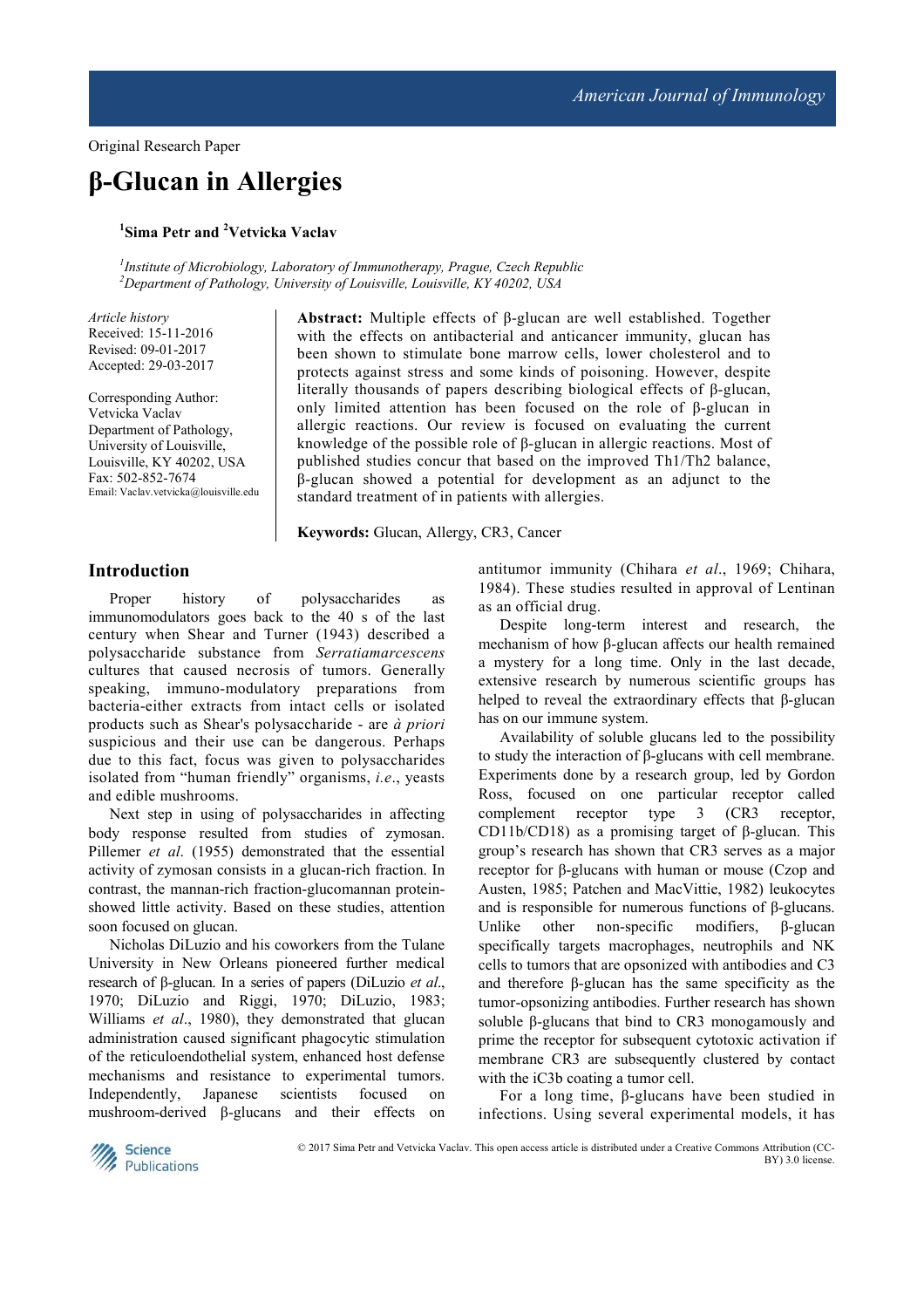been well established that β-glucan protects against infection with both bacteria and protozoa and enhances antibiotic efficacy in infections with antibiotic-resistant bacteria. In addition to the effects of β-glucan oriented towards the immune system, βglucans were also shown to reduce the total and LDL (low-density lipoprotein) cholesterol levels of hypercholesterolemic animals and patients (Tietyen *et al*., 1990; Delaney *et al*., 2003).

β-Glucan was recently found to have an additional use-the regulation of stress. We measured the effects of various types of β-glucan on the levels of stress-induced corticosterone. As experimentally induced stress, we used either restraint or cold. Our results (Vetvicka and Vancikova, 2010) showed that β-glucans successfully helped to keep the stress hormone corticosterone at almost normal levels. In addition, various less-known effects of β-glucan have been reported-significant stimulation of the methotrexate treatment of adjuvant arthritis (Rovensky *et al*., 2011), glucan-collagen matrix that combines β-glucan with collagen was proven to have excellent results in successful treatment of burns in children (Delatte *et al*., 2001) or β-glucan-mediated inhibition of the development of atopic dermatitis (Sugiyama *et al*., 2010).

## **Basic Information about Allergies**

Allergic reactions represent several conditions caused by hyperactivity of the immune system. As one in three people suffers from allergy, the spreading epidemic of allergies and asthma led to increased interest in both research of the mechanisms and of the potential treatment. Allergic reactions include asthma, sinusitis, rhinoconjuctivitis, food allergy, atopic dermatitis, urticarial and anaphylaxis.

Fifty years after demonstration that IgE is capable of transferring sensitivity to allergens (for history of IgE see Stanworth, 1993), we understand that IgE acts as part of protein network which includes FcεRI, CD23 and galectin-3. Additional co-receptor involved in IgE actionis CR3. Generally speaking, allergic diseases are those mediated by expansion of T helper 2 cells together with isotype switching of B lymphocytes to generate IgE antibodies (Georas *et al*., 2005).

Both mast cells and IgE antibodies are concentrated in the mucosal tissue and they are among the first defense molecules encountering invading pathogens. The most classical allergic response is mediated by the IgE-FcεRI complex expressed on the plasma membrane of mast cells and is represented by immediate hypersensitivity with symptoms such as asthma, rhinitis or atopic dermatitis. The crosslinking of these receptors results in mast cell degranulation and chemokine release. The early stages are later changed into late phase,

characterized by activation and homing of inflammatory cells and by activation of IgE-sensitized antigen presenting cells (for review see Gould and Sutton, 2008).

Based on 50 years of research, significant progress has been made in understanding of immunological pathways leading to allergies, of chemical mediators and in understanding of environmental agents augmenting allergen sensitization (Eder *et al*., 2006). For a review of possible innovating therapeutics and immunologic and molecular targets, see (Holgate and Polosa, 2008).

Despite the intensive research and significant improvements of our understanding of the immune mechanisms involved in allergic reactions, this mountain of information did not reach any significant new treatment. Studies showing the success of omalizunab in treatment of allergy offer new hope and suggest that allergy as fully immunity-based disease can be cured by immunological means. Particularly promising are monoclonal antibodies directed against cells expressing markers such as IL-5R (interleukin-5 receptor) and CCR4 (C chemokine receptor type 4) (Satoh *et al*., 2006). β-Glucan with well-established multifactorial effects on almost all aspects of immune reactions remains one of the possibilities how to utilize modulation of the immune mechanisms in treatment or even prophylaxis of allergic problems.

## **Animal Experiments**

The role of β-glucan in allergy was, however, rather neglected. One or the reasons might be the fact that the whole situation might be controversial, since glucans are a common structural component in a variety of established allergens. In addition, evaluation of β-glucan levels is currently used for diagnosis of fungal infections. However, nasal inhalation of β-glucan does not induce acute inflammation (Beijer and Rylander, 2005). Lung epithelium forms an important physical barrier that the inhaled allergen encounters. In addition, lung epithelial cells contribute to the developing response by coordinating the activities of other immune cells through the secretion of cytokines (Kato and Schleimer, 2007). Mouse studies have shown that βglucans are responsible for the induction of IL-6 (interleukin-6) secretion from these cells and that glucans further regulate cytokine/chemokine production of lung epithelial cells (Neveu *et al*., 2011). These effects are, however, more connected with lung response to challenge than with the allergic reaction.

However, some recent studies suggested that βglucan can also play a role in alleviation of allergic problems (see below). The mechanisms of the role of βglucan in allergies are, as yet, not fully established. Most hypotheses suggested that β-glucan effects are manifested via decreasing proinflammatory cytokines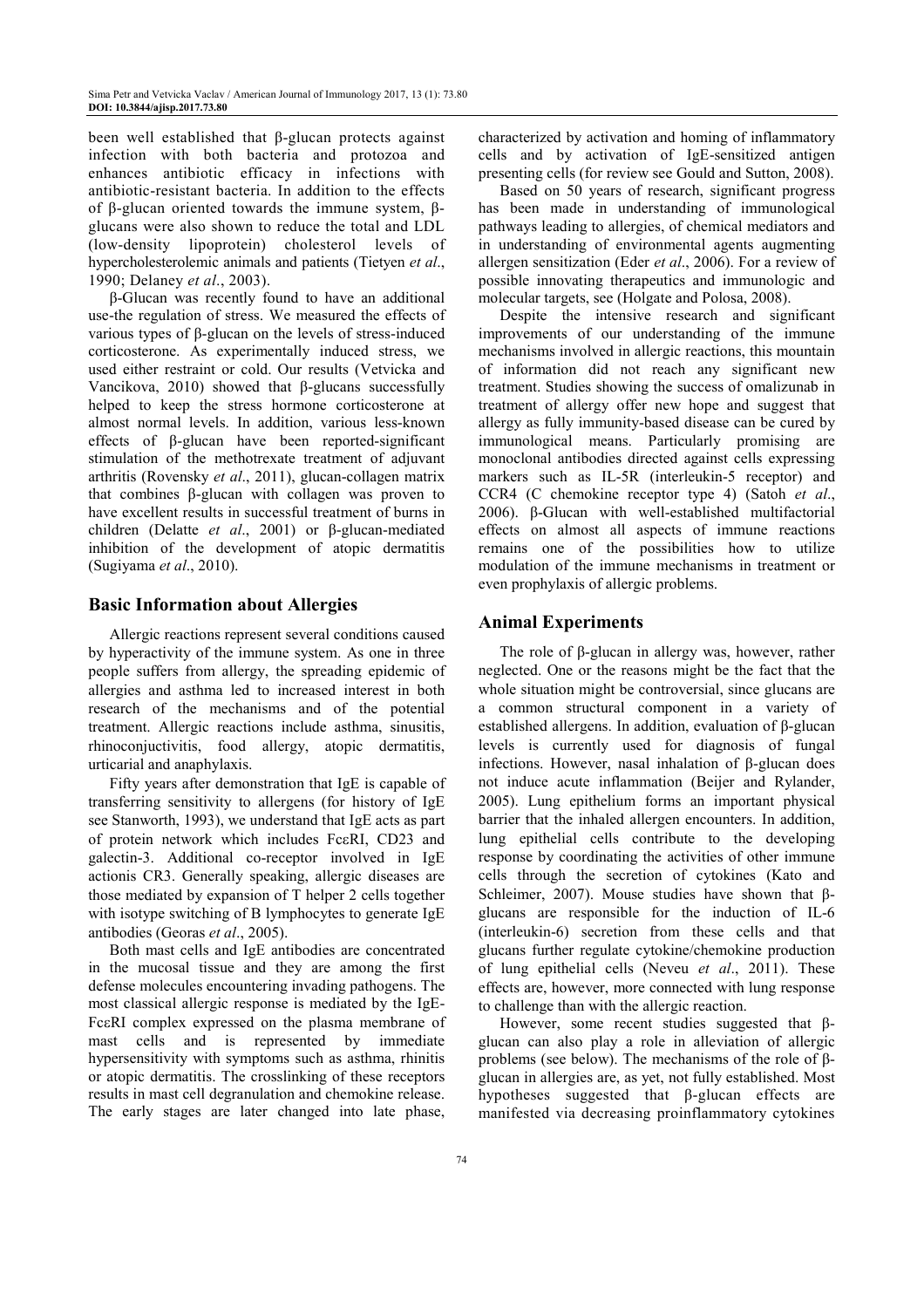(most of all IL-6 and TNF- $\alpha$ ), increasing of secretion of IL-10 (interleukin-10) and elevating accession of cellular antioxidants.

In the mouse experimental model, some previous studies have documented anti-inflammatory effects of βglucans derived from *Aureobasidium pullulans* on formalin- and xylene-induced acute inflammation accompanied by typical signs as severe vasodilation, oedematous changes of skin and infiltration of inflammatory cells (Kim *et al*., 2006; 2007). The authors concluded that β-glucans from this yeast-like fungus have somewhat favourable effects in the reduction of the induced acute inflammatory response.

Another study of the therapeutic effect of β-glucans of *A*. *pullulans* on the ovalbumin treated allergic reaction in mice found that glucan significantly inhibited the production of IgE antibodies specific to ovalbumin, reduced formation of IL-12 and IFN-γ production by lymphoid cells in the spleen and decreased numbers of CD8- and IFN-γ-positive cell numbers in the small intestine. It suggests that food allergic reaction against ovalbumin could be positively influenced by β-glucan administration support (Kimura *et al*., 2007). Therapeutic effects of β-glucans were confirmed later by Sato *et al*. (2012), who investigated the antidegranulation effects of β-glucan from *A*. *pullulansin vitro* by using cultures of rat basophilicleukemia cells and bone marrow-derived mast cells. They also evaluated its effects of orally administered β-glucan *in vivo* on increased vascular permeability induced by stimulating ICR mice with IgE. They concluded that their results confirmed that β-glucans could be a possible compound for the effective therapeutic treatment of allergic diseases.

In this context it should also be mentioned that the effect of *A*. *Pullulans* β-glucan on the experimental ovalbumin-induced asthma in murine model is considered particularly relevant to the clinical setting (Ku *et al*., 2012). Asthma experimental model is often chosen for study, as this allergic disease has serious health consequences in human population and usually significantly worsens the quality of life. Asthma in man is now accepted as a chronic inflammatory disease characterized by an airway hypo responsiveness to both nonspecific stimuli and also to inhaled allergens of various origin (Takeda *et al*., 2012). Airway lowered responsiveness is caused by accumulation of large numbers of activated eosinophils and mast cells, evoking epithelial damage (Holgate 2008; 2012). Other pathological changes include alveolar hypertrophy, epithelia of bronchi and bronchiole infiltrated by inflammatory cells (Temelkovski *et al*., 1998; Gong *et al*., 2012). Some studies reports that the application of βglucan had favorable effects in suppressing experimental ovalbumin-induced asthma in mice similar to

antioxidants like vitamin A and C (Allen *et al*., 2009) and anti-inflammatory substances of plant origin (Babu *et al*., 2009). The healing effects of β-glucans on the inflammation accompanying asthma could be secondary to the decrease of proinflammatory cytokine (primarily TNF- $\alpha$  and IL-6) and increase of antiinflammatory and anti-oxidative substances protecting cells from oxidative stress (Senoglu *et al*., 2008).

In further experiments with β-glucan isolated from *Euglena gracilis*, studies also found that an antiallergic activity of β-glucans could be caused by the activation of macrophages by epithelial cells and by the induction of differentiation of precursors of T cells into Th1 cells, which leads to the improvement of relationship of Th1/Th2 cytokines (Bouike *et al*., 2011) and to the downregulation of specific IgG1 and IgE but not IgG2a antibodies and IL-5 responses. In addition, decreased numbers of eosinophils were found. However, the production of IFN- γ increased (Takimoto *et al*., 2008; Hetland *et al*., 2011). Burg *et al*. (2016) reported similar results of orally administeredβ-glucan reducing eosinophil influx and the production of Th2 cytokines (IL-4, IL-5, IL-13) in the lungs of ovalbuminchallenged mice.Additional experiment with rarely used β-glucan isolated from *Euglena gracilis* using macroscopical and histological observations of skin and ear swellingshowed protection effect against atopic dermatitis skin lesions in experimental murine model. The serum concentrations of IgE antibodies, IL-4 and IFN-γ and production of IL-18 and IL-24 within the skin lesions also decreased (Sugiyama *et al*., 2010). This data suggested that oral administration of β-glucan blocked the dermatitis symptoms by suppressing both the Th1 and Th2 responses.

# **Human Studies**

It is predicated that in 2050, up to 4 billion people in the world will suffer from some types of allergy diseases such as asthma, allergic rhinitis, atopic dermatitis orvarious forms of food, drug and insect allergies. Airborne concentrations of common ragweed pollen, a potent allergen, could increase fourfold in Europe by 2050.

Allergic diseases have various manifestations and are always associated with reduced quality of life and decreased work productivity. All allergic patients report that they often have problems with social activities; difficulties with daily activities, sleep disturbances and emotional problems; as well as poorer mental well-being (Leynaert *et al*., 2000; Meltzer, 2001).

It is known that β-glucans represent a group of biologically active polysaccharides with important immunomodulative properties (Novak and Vetvicka, 2009). They appear to be effective at enhancing immune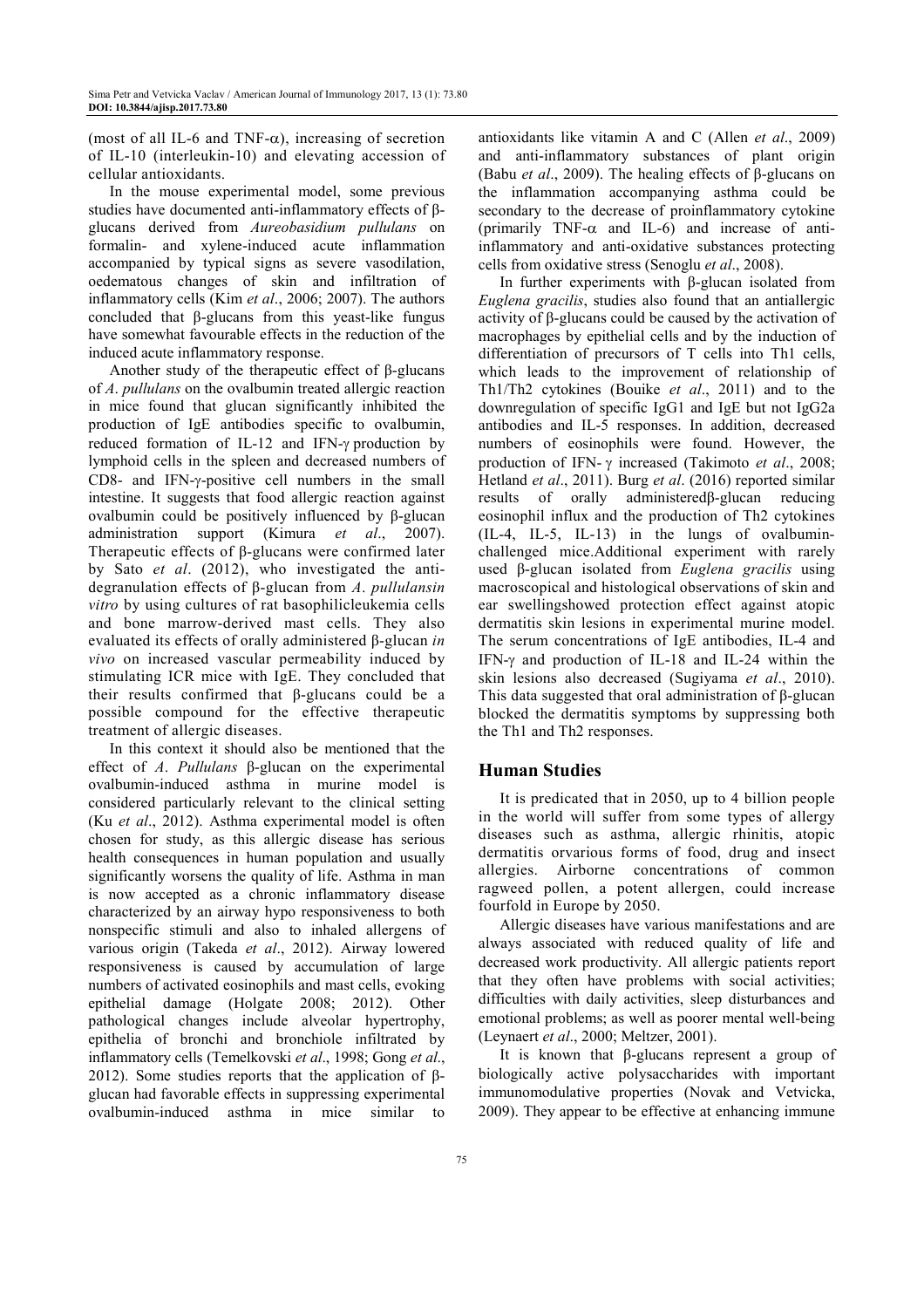function and reducing susceptibility to infection and cancer (Murphy *et al*., 2010; Vannucci *et al*., 2013) and might also positively affect many allergies. This was documented by animal experimental and clinical trials and summarized in approximately 15,000 published articles. On the other hand, only a limited number of studies dealing with the therapeutic effect of β-glucans of various origins on the experimentally induced allergyhave been published.

On the basis of *in vitro* and *in vivo* experimental studies documenting the suppressive effects of βglucans on artificially induced allergic reactions in murine and rat models, the beta-glucans were applied in several clinical trials in patients suffering asthma or other allergic diseases. Whereas it has been suggested that exposure to indoor microbial products or mold can promote the development of asthma (Douwes, 2005), other data show that that  $β$ -glucans and other microbial signals may play a protective role against the development of asthma (Heederik and von Mutius, 2012). One of the first studies on the therapeutic use of β-glucans for asthma was a study in which the hot water extract of *Agaricus blazei* was used to treat abronchitic patient with asthma-like symptoms (Miyamoto *et al*., 2002). After oral intake of the extract for two months, the attenuation of bronchitic symptoms was observed. The authors deduced that the amelioration of respiratory symptoms was accompanied with an elevation of a decrease of Th<sub>2</sub> dependent IL-10 and increase of the production of IFN-γ by Th1 cells. In other study, after four weeks of application, patients allergic to ragweed demonstrated alleviated symptoms and some patients reported increased physical health, activities and emotional well-being and decreased sleep problems. Approximately 50% of the treated patients reported improved quality of life when compared with the study participants given the placebo. However, the serum levels of IgE remained unchanged (Talbott *et al*., 2013).

Some authors affirm that β-glucan administration can improve, or even prevent, symptoms of allergic rhinitis and upper respiratory tract as well as other allergic symptoms (Wichers, 2009, for review see Jesenak *et al*., 2014a). Similarly, Szabo *et al*. (2000) showed that β-glucans could alleviate the symptoms accompanying allergic conjunctivitis. Jesenak *et al*. (2014b) also demonstrated that in children suffering of recurrent respiratory tract infections the active treatment with β-glucans can contribute to significant depression of eosinophilia and stabilization of IgE serum levels. Kirmaz *et al*. (2005) reached similar results when β-glucan therapy was applied to patients with allergic rhinitis for 12 weeks. They found significant decrease of IL-4 and IL-5 levels and counts of eosinophils in nasal lavage fluid and

increase of IL-12, whereas the levels of IFN-γ did not change. None of these monitored parameters changed in the placebo group.

Effect of β-glucans on the production of gel-forming mucins, the glycoproteins  $MUC_4$  and  $MUC_5B$ , which are found in the outer layer of airway epithelium having an important role in the defense against pathogenic microorganisms, were studied by Kim *et al*. (2015). Expression of these mucins is influenced by factors including inhaled organic materials (lipopolysaccharides, peptidoglycans etc.) potentially includingβ-glucans, which as most abundant external substances act as imunostimulators of innate immunity (Neveu *et al*., 2011). The authors for the first time proved that βglucans stimulate expression of these mucins by means of the activation of the TLR4-p38MAPK-NFκB pathway in human airway epithelial cells.

Contrary to the aforementioned animal studies on the therapeutic effect of β-glucans on asthma, there are minimal data on these effects on humans. In the first study dealing with asthmatic children, the particulate βglucans were applied subcutaneously (Sarinho *et al*., 2009). It was shown that when β-glucans were given weekly for the first four weeks and then every two weeks for the last four weeks, the production of Il-10 increased and asthmatic symptoms were alleviated. The authors deduced that β-glucans could reduce Th2 response. Zhang *et al*. (2016) reported that exposure to fungal antigens elevates Th2 response and promotes severe allergic asthma. The seriousness of asthma after fungal exposure in children is accompanied by increased IL-17 in the serum. This effect can be reconstituted with betaglucan and suppressed by neutralization of IL-17.

A recent study showed that an intranasal treatment with a combination of β-glucan and resveratrol can strongly reduce nasal symptoms in children with polleninduced allergic rhinitis, which is an IgE-mediated inflammatory reaction consequent to the exposure to allergen. The relatively limited number of patients studied suggests that these data are still of preliminary value (Del Giudice *et al*., 2014).

# **Can β-Glucan Cause Allergy?**

Several environmental studies have related symptoms and disease to the presence and amount of β-glucan, but it is difficult to ascertain if such relations represent causality. The effects studied might also be related to exposure to some other biologically active agent in the environment, which is not measured. Only a few studies on environmental glucan have measured other potential agents such as bacterial endotoxin, which are always present. This is why studies that use the specific agent are of particular importance for the understanding of health risks due to β-glucan exposure.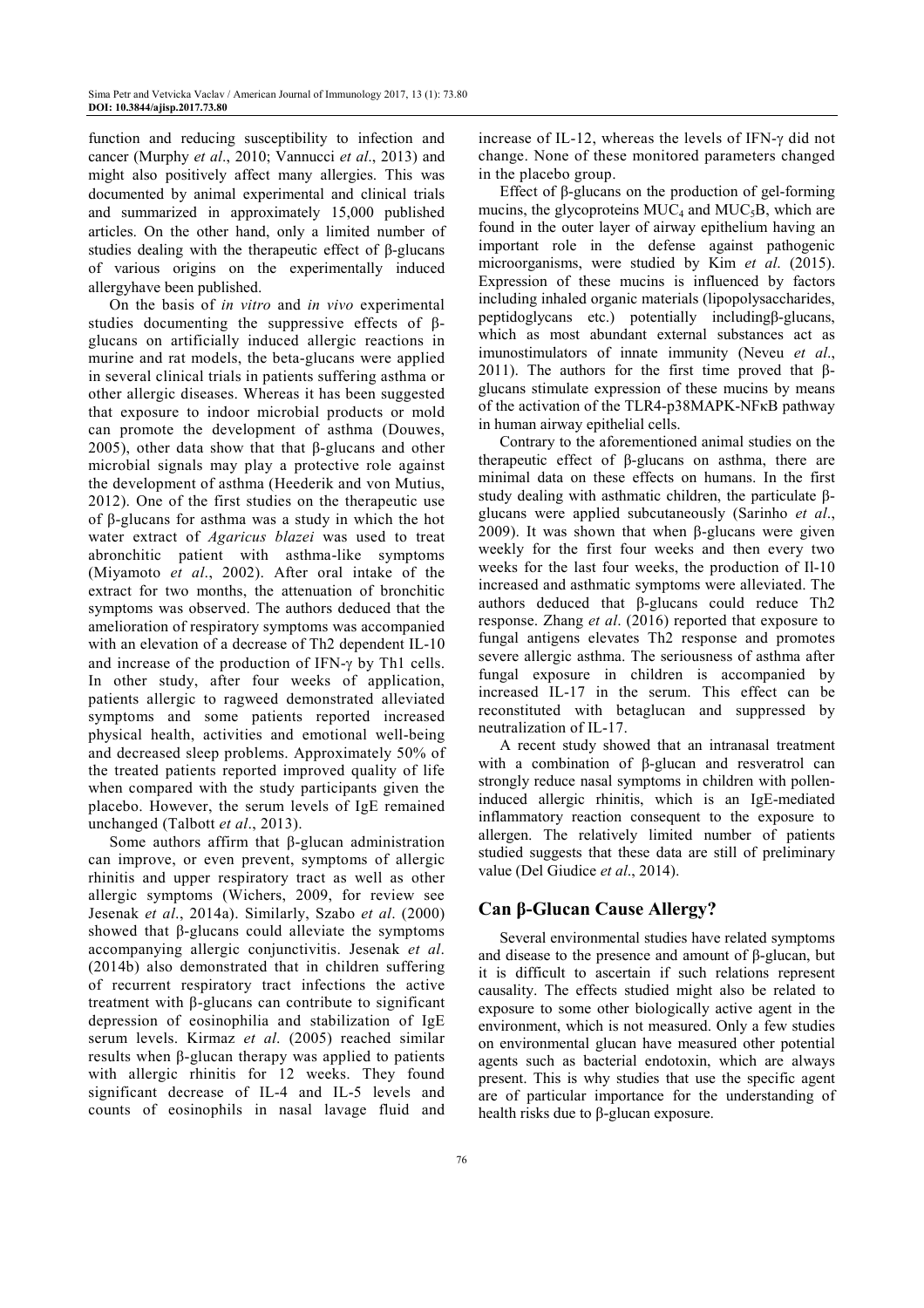The exposure to β-glucan takes place through ingestion and inhalation of fungal spores, hyphae and fragments of fungal cells. The limited data available suggest that β-glucan particles are phagocytosed by macrophages and dendritic cells but that the intracellular breakdown is slow due to the absence of appropriate enzymes. The particles are then widely spread in the body and deposited in various organs such as lymph nodes and spleen, where they subsequently degrade. Inhalation experiments on humans using β-glucan are limited to acute exposures with low doses. In one such study, subjects with a previous history or airway reactivity were compared to subjects without symptoms. After inhalation of insoluble β-glucan, the airway responsiveness was evaluated by the methacholine test, with no differences between these two groups. Subjective throat irritation was slightly increased in the group with previous airway symptoms, as compared to saline control exposure. No effects were found on the pulmonary function or airway responsiveness (Rylander, 1996). Animal experiments gave confusing results-some exposure resulted in changes in neutrophil numbers in airways, some found no changes at all (Fogelmark *et al*., 1992; Rylander *et al*., 2008). Intratracheal injection resulted in induction of a more severe pulmonary inflammation (Young *et al*., 2003).

Experiments evaluating the possible effects of yeast β-glucan in allergy development offered unclear results, too. Children living in a home with high mold index had more than twice higher risk to develop asthma. At low levels of β-glucan there was a positive relation between wheezing and exposure, but at higher levels the relationship was inverse. There was no relationship between the allergen sensitization and the exposure to βglucan (Reponen *et al*., 2011).

Numerous studies never fully answered the question whether β-glucan can cause allergy. There are no doubts that inhaling β-glucan can initiate inflammation of the lungs and decrease immune responses. The possibility that these effects are caused more by additional molecules included in β-glucan was never experimentally rejected. However, β-glucan used orally as a supplement never caused any allergic reaction. Readers seeking comprehensive review on β-glucan exposure should read an excellent review written by (Rylander, 2012).

## **Conclusion**

Studies mentioned in this short review suggest that βglucan might be a promising candidate to be developed into a new anti-asthmatic agent. However, our report also underlines how little attention has been focused on β-glucan in allergies. With only a limited amount of observations, the exact mechanisms of β-glucan action in allergic diseases are difficult to interpret. However, the

published studies concur that based on the improved Th1/Th2 balance, β-glucan showed a potential for development as an adjunct to the standard treatment of in patients with allergies. Clearly, more studies, both animal and human, are necessary before we can reach a full conclusion.

## **Author's Contributions**

Both authors participated fully in all aspect of this manuscript.

#### **Ethics**

This article is original and contains unpublished material. The corresponding author confirms that all of the other authors have read and approved the manuscript and no ethical issues involved.

## **References**

- Allen, S., J.R. Britton and J.A. Leonardi-Bee, 2009. Association between antioxidant vitamins and asthma outcome measures: Systematic review and meta-analysis. Thorax, 64: 610-619. DOI: 10.1136/thx.2008.101469
- Babu, N.P., P. Pandikuma and S. Ignacimuthu, 2009. Anti-inflammatory activity of *Albizia lebbeck* Benth., an ethnomedicinal plant, in acute and chronic animal models of inflammation. J. Ethnopharmacol., 125: 356-360. DOI: 10.1016/j.jep.2009.02.041
- Beijer, L. and R. Rylander, 2005. (1->3)-beta-D-glucan does not induce acute inflammation after nasal deposition. Mediators Inflamm., 2005: 50-52. DOI: 10.1155/MI.2005.50
- Bouike, G., Y. Nishitani, H. Shiomi, M. Yoshida and T. Azuma *et al*., 2011. Oral treatment with extract of *Agaricus blazei* Murill enhanced Th1 response through intestinal epithelial cells and suppressed OVA-sensitized allergy in mice. Evid. Based Complement Alternat. Med., 2011: 532180-532180. DOI: 10.1155/2011/532180
- Burg, A.R., L. Quigley, A.V. Jones, G.M. O'Connor and K. Boelte *et al*., 2016. Orally administered β-glucan attenuates the Th2 response in a model of airway hypersensitivity. Springerplus, 5: 815-815. DOI: 10.1186/s40064-016-2501-1
- Chihara, G., 1984. Immunopharmacology of lentinan and the glucans. Riv. Immunol. Immunopharmacol., 4: 85-96.
- Chihara, G., Y.Y. Maeda, J. Hamuro, T. Sasaki and F. Fukuoka *et al*., 1969. Inhibition of mouse sarcoma 180 by polysaccharides from *Lentinus edodes* (Berk.) Sing. Nature, 222: 687-688. DOI: 10.1038/222687a0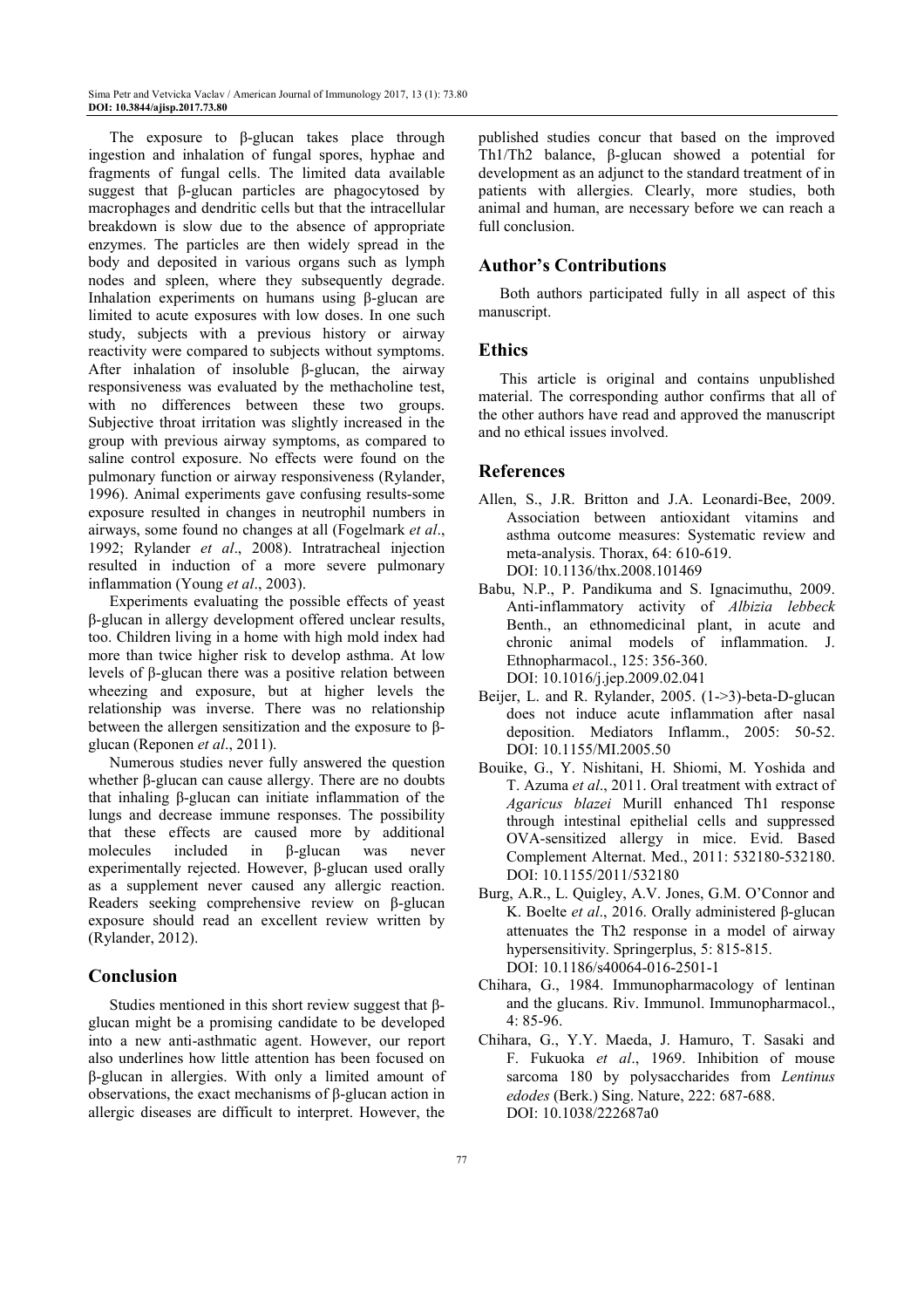- Czop, J.K. and K.F. Austen, 1985. Properties of glycans that activate the human alternative complement pathway and interact with the human monocyte beta-glucan receptor. J. Immunol., 135: 3388-3393. PMID: 4045195
- Del Giudice, M.M., N. Maiello, C. Capristo, E. Alterio and M. Capasso *et al*., 2014. Resveratrol plus carboxymethyl-β-glucan reduces nasal symptoms in children with pollen-induced allergic rhinitis. Curr. Med. Res. Opin., 30: 1931-1935. DOI: 10.1185/03007995.2014.938731
- Delaney, B., R.J. Nicolosi, T.A. Wilson, T. Carlson and S. Frazer *et al*., 2003. β-Glucan fractions from barley and oats are similarly antiatherogenic in hypercholesterolemic Syrian golden hamsters. J. Nutr., 133: 468-475. PMID: 12566485
- Delatte, S.J., J. Evans, A. Hebra, W. Adamson and H.B. Othersen *et al*., 2001. Effectiveness of betaglucan collagen for treatment of partial-thickness burns in children. J. Pediat. Surg., 36: 112-118. DOI: 10.1053/jpsu.2001.20024
- DiLuzio, N.R., 1983. Immunopharmacology of glucan: A broad spectrum enhancer of host defense mechanisms. Trends Pharmacol. Sci., 4: 344-347. DOI: 10.1016/0165-6147(83)90434-0
- DiLuzio, N.R. and S.J. Riggi, 1970. The effects of laminarin, sulfated glucan and oligosaccharides of glucan on reticuloendothelial activity. J. Reticulendothel. Soc., 8: 465-473. PMID: 5471976
- DiLuzio, N.R., J.C. Pisano and T.M. Saba, 1970. Evaluation of the mechanism of glucan-induced stimulation of the reticuloendothelial system. J. Reticuloendothel Soc., 7: 731-742. PMID: 5432023
- Douwes, J., 2005. (1–>3)-Beta-d-glucans and respiratory health: a review of the scientific evidence. Indoor Air, 15: 160-169.

DOI: 10.1111/j.1600-0668.2005.00333.x

- Eder, W., M.J. Edge and R. von Mutius, 2006. The asthma epidemic. N. Engl. J. Med., 355: 2226-2235. DOI: 10.1056/NEJMra054308
- Fogelmark, B., H. Goto, K. Yuasa, B. Marchat and R. Rylander, 1992. Acute pulmonary toxicity of inhaled β, 1,3-glucan and endotoxin. Agents Actions, 35: 50-56. DOI: 10.1007/BF01990951
- Georas, S.N., J. Guo, F.U. De and V. Casolaro, 2005. Thelper cell type-2 regulation in allergic disease. Eur. J. Respir., 26: 1119-1137.

DOI: 10.1183/09031936.05.00006005

- Gong, J.H., D.S.Y. Han, S.Y. Han, J.L. Kim and Y.H. Kang, 2012. Kaempferol suppresses eosionphil infiltration and airway inflammation in airway epithelial cells and in mice with allergic asthma. J. Nutr., 142: 47-56. DOI: 10.3945/jn.111.150748
- Gould, H.J. and B.J. Sutton, 2008. IgE in allergy and asthma today. Nat. Rev., 8: 205-217. DOI: 10.1038/nri2273

Heederik, D and E. von Mutius, 2012. Does diversity of environmental microbial exposure matter for the occurrence of allergy and asthma? J. Allergy Clin. Immunol., 130: 44-50.

DOI: 10.1016/j.jaci.2012.01.067

- Hetland, G., E. Johnson, T. Lyberg, 2011. The mushroom *Agaricus blazei* Murill elicits medicinal effects on tumor, infection, allergy and inflammation through its modulation of innate immunity and amelioration of Th1/Th2 imbalance and inflammation. Adv. Pharmacol. Sci., 2011: 157015-157015. DOI: 10.1155/2011/157015
- Holgate, S.T., 2012. Innate and adaptive immune responses in asthma. Nat. Med., 18, 673-683. DOI: 10.1038/nm.2731
- Holgate, S.T., 2008. The airway epithelium is central to the pathogenesis of asthma. Allergol. Int., 57, 1-10. DOI: 10.2332/allergolint.R-07-154
- Holgate, S.T. and R. Polosa, 2008. Treatment strategies for allergy and asthma. Nat. Rev., 8: 218-230. DOI: 10.1038/nri2262
- Jesenak, M., P. Banovcin, Z. Rennerova and J. Majtan, 2014a. β-Glucans in the treatment and prevention of allergic diseases. Allergol. Immunopathol., 2: 149-156. DOI: 10.1016/j.aller.2012.08.008
- Jesenak, M., M. Hrubisko, J. Majtan, Z. Rennerova and P. Banovcin, 2014b. Anti-allergic effect of Pleuran (β-glucan from *Pleurotus ostreatus*) in children with recurrent respiratory tract infections. Phytother. Res., 28: 471-474. DOI: 10.1002/ptr.5020
- Kato, A. and R.A.P. Schleimer, 2007. Beyond inflammation: Airway epithelial cells are at the interface of innate and adaptive immunity. Curr. Opin. Immunol., 19: 711-720. DOI: 10.1016/j.coi.2007.08.004
- Kim, H.D., H.R. Cho, S.B. Moon, H.D. Shin and K.J. Yang *et al*., 2006. Effects of exopolymers from from*Aureobasidium pullulans* on formalin-induced chronic paw inflammation in mice. J. Microbiol. Biotechnol., 16: 1954-1960.
- Kim, H.D., H.R., S.B. Moon, H.D. Shin and K.J. Yang *et al*., 2007. Effects of beta-glucan from Aureobasidium pullulans on acute inflammation in mice. Arch. Pharm. Res., 30: 323-328. DOI: 10.1007/BF02977613
- Kim, Y. D., C.H. Bae, S.Y. Song and Y.S. Choi, 2015. Effect of β-glucan on MUC4 and MUC5B expression n human airway epithelial cells. Int. Forum Allergy Rhinol., 5: 708-715. DOI: 10.1002/alr.21549
- Kimura, Y., M. Sumiyoshi, T. Suzuki, T. Suzuki and M. Sakanaka, 2007. Inhibitory effects of watersoluble low-molecular-weight  $β-(1,3-1,6)$  d-glucan purified from Aureobasidium pullulans GM-NH-1A1 strain on food allergic reactions in mice. Int. Immunopharmacol., 7: 963-972. DOI: 10.1016/j.intimp.2007.03.003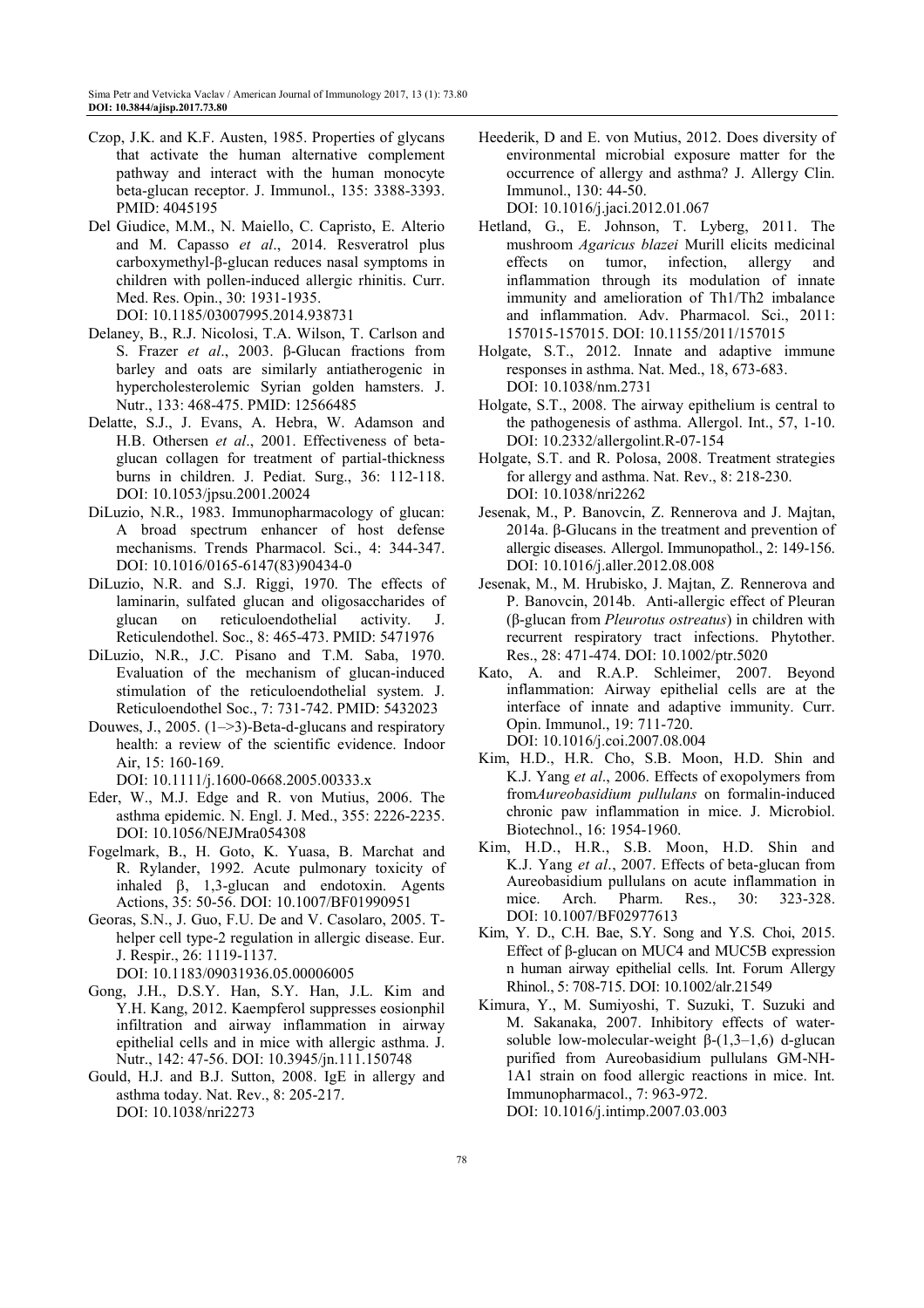- Kirmaz, C., P. Bayrak, O. Yilmaz and H. Yuksel, 2005. Effects of glucan treatment on the Th1/Th2 balance in patients with allergic rhinitis: A double-blind placebo-controlled study. Eur. Cytokine Netw., 16: 128-134. PMID: 15941684
- Ku, S.K., J.W. Kim, H.R. Cho, K.Y. Kim and Y.H. Min *et al*., 2012. Effect of β-glucan originated from *Aureobasidium pullulans* on asthma induced by ovalbumin in mouse. Arch. Pharm. Res., 35: 1073-1081. DOI: 10.1007/s12272-012-0615-8
- Leynaert, B., C. Neukirch, R. Liard, J. Bousquet and F. Neukirch, 2000. Quality of life in allergic rhinitis and asthma: A population-based study of young adults. Am. J. Respir. Crit. Care Med., 162: 1391-1396. DOI: 10.1164/ajrccm.162.4.9912033
- Meltzer, E.O., 2001. Quality of life in adults and children with allergic rhinitis. J. Allergy Clin. Immunol., 108: S45-S53. DOI: 10.1067/mai.2001.115566
- Miyamoto, K., Y. Watanabe, N. Iizuka, N. Iizuka and E. Sakaguchi *et al*., 2002. Effect of a hot water extract of *Agaricusblazei* fruiting bodies (CJ-01) on the intracellular cytokines level in a patient with bronchitis. J. Trad. Med., 19: 142-147.
- Murphy, E.A., J.M. Davis and M.D. Carmichael, 2010. Immune modulating effects of β-glucan. Curr. Opin. Clin. Nutr. Metab. Care, 13: 656-661. DOI: 10.1097/MCO.0b013e32833f1afb
- Neveu, W.A., E. Bernardo, J.L. Allard, V. Nagaleekar and M.J. Wargo *et al*., 2011. Fungal allergen βglucans trigger p38 mitogen-activated protein kinase-mediated IL-6 translation in lung epithelial cells. Am. J. Respir. Cell Mol. Biol., 45: 1133-1141. DOI: 10.1165/rcmb.2011-0054OC
- Novak, M. and V. Vetvicka, 2009. Glucans as biological response modifiers. Endocr. Metab. Immune Disord. Drug Targets, 9: 67-75. DOI: 10.2174/187153009787582423
- Patchen, M.L. and T.J. MacVittie, 1982. Use of glucan to enhance hemopoietic recovery after exposure to cobalt-60 irradiation. Adv. Exp. Med. Biol., 155: 267-272. DOI: 10.1007/978-1-4684-4394-3\_27
- Pillemer, L., M.D. Schoenberg, L. Blum and L. Wurz, 1955. Properdin system and immunity. II. Interaction of the properdin system with polysaccharides. Science, 122: 545-549. DOI: 10.1126/science.122.3169.545
- Reponen, T., S. Vesper, L. Levin, E. Johansson and P. Ryan *et al*., 2011. High environmental relative moldiness index during infancy as a predictor of asthma at 7 years of age. Ann. Allergy Asthma Immunol., 107: 120-126. DOI: 10.1016/j.anai.2011.04.018
- Rovensky, J., M. Stancikova, K. Svik, K. Bauerová and J. Jurčovičová *et al*., 2011. The effects of betaglucan isolated from *Pleurotus ostreatus* on methotrexate treatment in rats with adjuvant arthritis. Rheumatol. Int., 31: 507-511. DOI: 10.1007/s00296-009-1258-z
- Rylander, R., 1996. Airway responsiveness and chest symptoms after inhalation of endotoxin or  $(1 \rightarrow 3)$ β-D-Glucan. Indoor Buil. Environ., 5: 106-111. DOI: 10.1177/1420326X9600500206
- Rylander, R., 2012. Human Exposure to β-Glucan in the Environment. In: Biology and Chemistry of Beta Glucan: Beta Glucan, Structure, Chemistry and Specific Application, Vetvicka, V. and M. Novak, (Eds.), Betham Science Publ., pp: 131-153.
- Rylander, R., B. Fogelmark and B. Ewaldsson, 2008. Moldy environments and toxic pneumonitis. J. Toxicol. Ind. Health, 24: 177-180. DOI: 10.1177/0748233708093356
- Sarinho, E., D. Medeiros, D. Schor, A. Rego Silva and V. Sales *et al*., 2009. Production of interleukin-10 in asthmatic children after Beta-1-3-glucan. Allergol. Immunopathol., 37: 188-192. DOI: 10.1016/j.aller.2009.02.005
- Sato, H., Y. Kobayashi, A. Hattori, T. Suzuki and M. Shigekawa *et al*., 2012. Inhibitory effects of water-soluble low-molecular-weight  $β-(1,3-1,6)$  Dglucan isolated from *Aureobasidium pullulans* 1A1 strain black yeast on mast cell degranulation and passive cutaneous anaphylaxis. Biosci. Biotechnol. Biochem., 76: 84-88. DOI: 10.1271/bbb.110536
- Satoh, M., S. Iida and K. Shitara, 2006. Non-fucosylated therapeutic antibodies as next-generation therapeutic antibodies. Expert Opin. Biol. Ther., 6: 1161-1173. DOI: 10.1517/14712598.6.11.1161
- Senoglu, N., M.F. Yuzbasioglu, M. Aral, M. Ezberci and E.B. Kurutas *et al*., 2008. Protective effects of Nacetylcysteine and β-glucan pretreatment on oxidative stress in Cecal ligation and puncture model of sepsis. J. Invest. Surg., 21: 237-243. DOI: 10.1080/08941930802180136
- Shear, M.J. and F.C. Turner, 1943. Chemical treatment of tumours. V. Isolation of the hemorrhageproducing fraction from *Serratiamarcescens* (*Bacillus prodigiosus*) culture filtrate. J. Natl. Cancer Inst., 4: 81-97.
- Stanworth, D.R., 1993. The discovery of IgE. Allergy, 48: 67-71.

DOI: 10.1111/j.1398-9995.1993.tb00687.x

- Sugiyama, A., S. Hata, K. Suzuki, E. Yoshida and R. Nakano *et al*., 2010. Oral administration of paramylon, a β-1,3-D-glucan isolated from euglena gracilis z inhibits development of atopic dermatitislike skin lesions in NC/Nga Mice. J. Vet. Med Sci., 72: 755-763. DOI: 10.1292/jvms.09-0526
- Szabo, Z., M. Szilasi, L. Brugos, S. Szántó and I. Kovács *et al*., 2000. Differences in the changes of allergenspecific IgE serum levels and the chemiluminescence of peripheral blood phagocytes in patients with allergic rhinoconjunctivitis during the ragweed season. Immunol. Lett., 74: 201-205. DOI: 10.1016/S0165-2478(00)00263-7